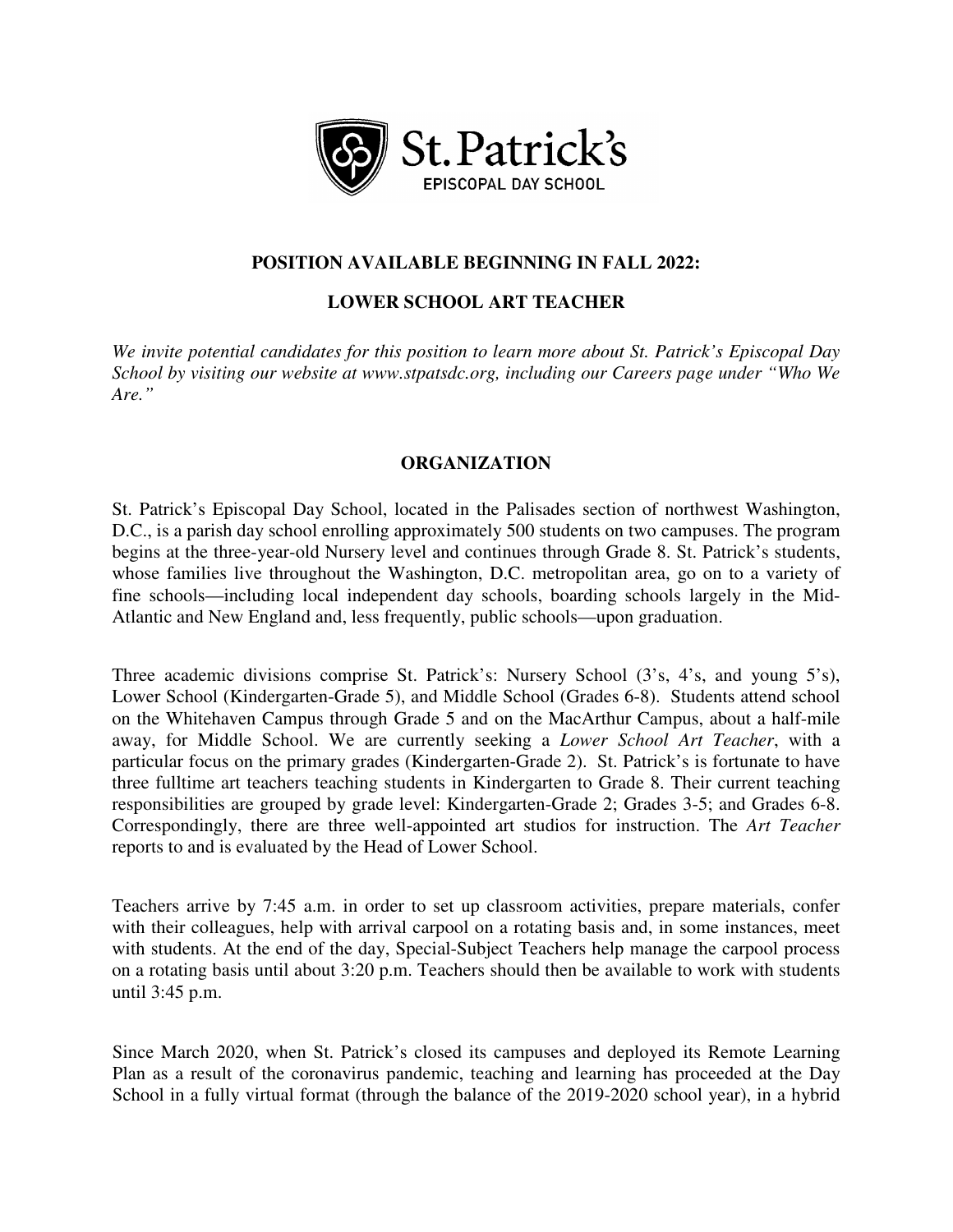format (during the 2020-2021 school year), and in a full-time, on-campus, in-person format (for the 2021-2022 school year). While it remains our hope and expectation that teaching and learning will remain on-campus and in-person—and candidates should recognize the expectation of full COVID-19 vaccination and an on-campus presence—we expect all teachers to have the skills necessary to provide both synchronous and asynchronous instruction in a virtual setting, should it become necessary.

### **CURRICULUM AND INSTRUCTION**

The Lower School art program is designed to empower students with the skills of artists. Children are encouraged to explore and experiment as they develop confidence in their artistic abilities. Students are exposed to a broad range of materials and provided with opportunities to create art with a range of purposes. Trips to art museums support student engagement with art, and the work of every child enlivens our hallways. Activities develop children's skills of observation and their awareness of the basic elements of art—line, shape, color, texture, value, and space. Art history and a working art vocabulary are introduced at every opportunity. Students apply critical-thinking skills to critique artwork and then use the information to improve their own pieces. Subjects are drawn from interdisciplinary studies and the surrounding world as well as personal experiences.

*Art Teachers* are responsible for designing and implementing an arts curriculum that is consistent with the Day School Mission Statement; builds on an ever-growing knowledge of how students learn best; reflects students' developmental abilities, needs, styles, and interests; and demonstrates conceptual coherence and a continuity of skill development across grade levels. The curriculum should be individualized as much as possible to develop and extend the unique strengths of each child while, at the same time, supporting that child's needs. St. Patrick's encourages creativity and innovation in curriculum and instruction and supports a teacher's initiatives in broadening and expanding the existing areas of study or instructional methods at a grade level.

*Art Teachers* need to work closely together as they craft the curriculum. Therefore, a highly collaborative spirit is essential to this position, as teachers learn from each other, share tips and techniques, and review the curriculum on an ongoing basis for horizontal and vertical alignment. At the same time, some of the most powerful learning occurs across disciplines. The *Art Teachers* must also collaborate with members of grade-level teams, perhaps building on or extending activities that originate in the homeroom or in other instructional settings, in pursuit of effective interdisciplinary learning that advances art skills and concepts along with skills and ways of thinking more closely associated with other fields of study.

*Art Teachers* are encouraged and expected to stay abreast of current trends and research in arts education and related fields and to apply appropriate strategies and techniques to meet the diverse needs of their students. They should maintain plan books detailing learning objectives, lessons, and activities, all of which focus on the overall goal of creating and fostering an organized, inviting, stimulating, and challenging learning environment. The classroom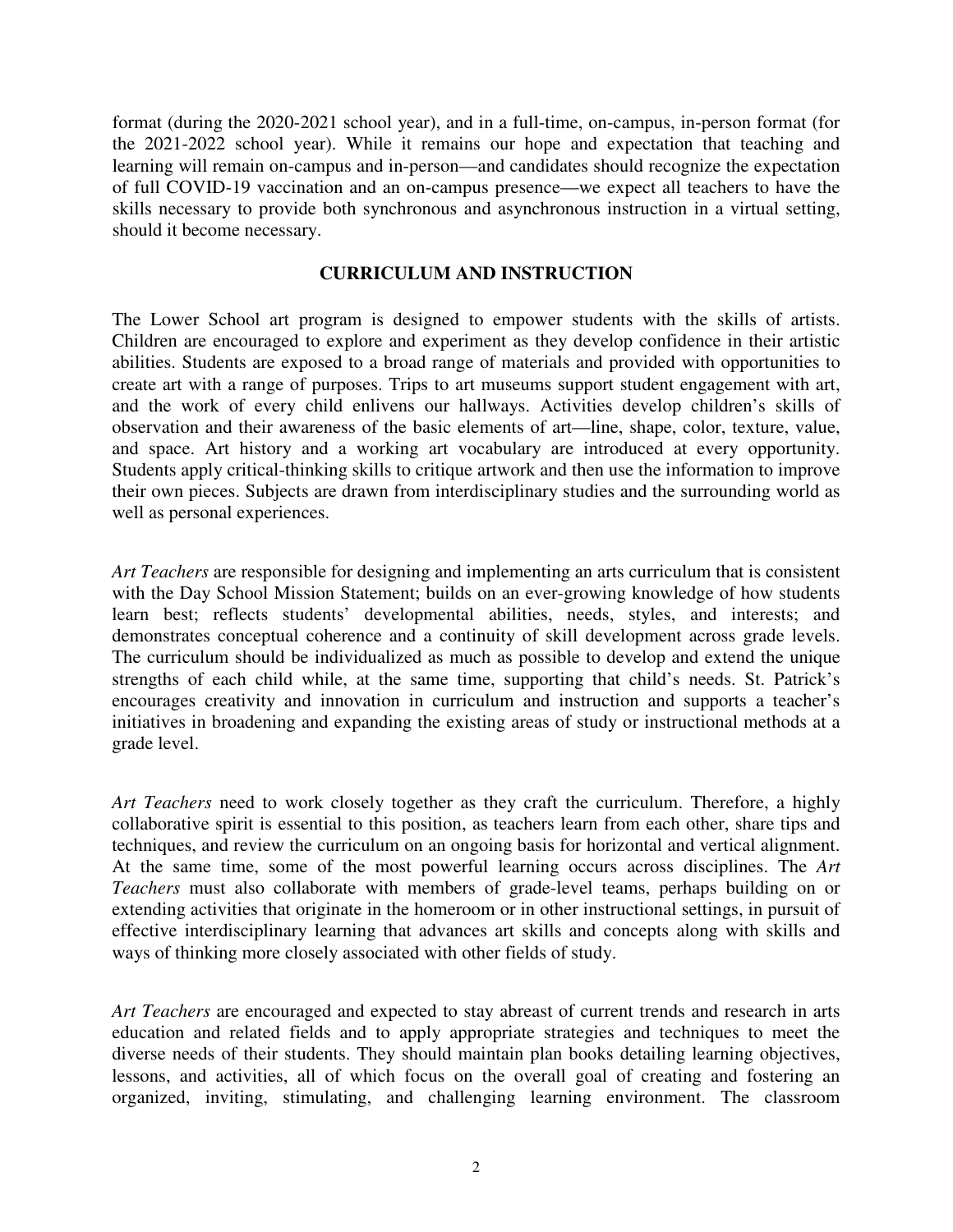environment and program should reflect an attention to artists and artistic traditions from throughout the world, including a variety of races, ethnicities, and cultures. Teachers new to St. Patrick's should become aware of ongoing curricular initiatives such as differentiated instruction, inquiry-based teaching, design and design thinking, and social-emotional learning.

# **COMMITMENT TO ST. PATRICK'S**

*Art Teachers* fulfill a variety of other important responsibilities as part of their positions. In doing so, they demonstrate their commitment to the St. Patrick's community. These responsibilities include, but are not limited to, the following:

- assuming a role in the larger school community by enforcing schoolwide policies and procedures and actively supporting and implementing the Day School Mission Statement, Statement of Philosophy, Creed, and Mission Statement for Equity and Diversity;
- working towards schoolwide goals and curriculum decisions;
- becoming familiar with and observing the policies and procedures as set forth in the *Faculty Handbook*;
- assuming responsibility for managing the Art Department budget, including selecting and ordering needed supplies and purchasing supplies within the budget;
- maintaining vigilance regarding the physical plant and notifying the Division Head of safety or other maintenance issues;
- serving as an advocate for the school in the wider community;
- completing the required annual health examination and maintaining required first aid and bloodborne pathogen training; and
- participating in school events outside regular school hours such as graduation, certain evening parent and professional development opportunities, and other special performances and gatherings.

# **PROFESSIONAL DEVELOPMENT**

Teachers assume responsibility for their own professional growth consistent with the criteria listed in St. Patrick's *Faculty Handbook*. They participate actively in regular faculty meetings (normally Thursdays beginning at 3:30 p.m.) and on committees of the school. They demonstrate a commitment to growth in setting annual goals and in their collaborative involvement in the school's evaluation process. St. Patrick's considers professional development an integral and vital part of each teacher's personal growth and learning and is committed to providing generous resources, opportunities, and guidance in this area.